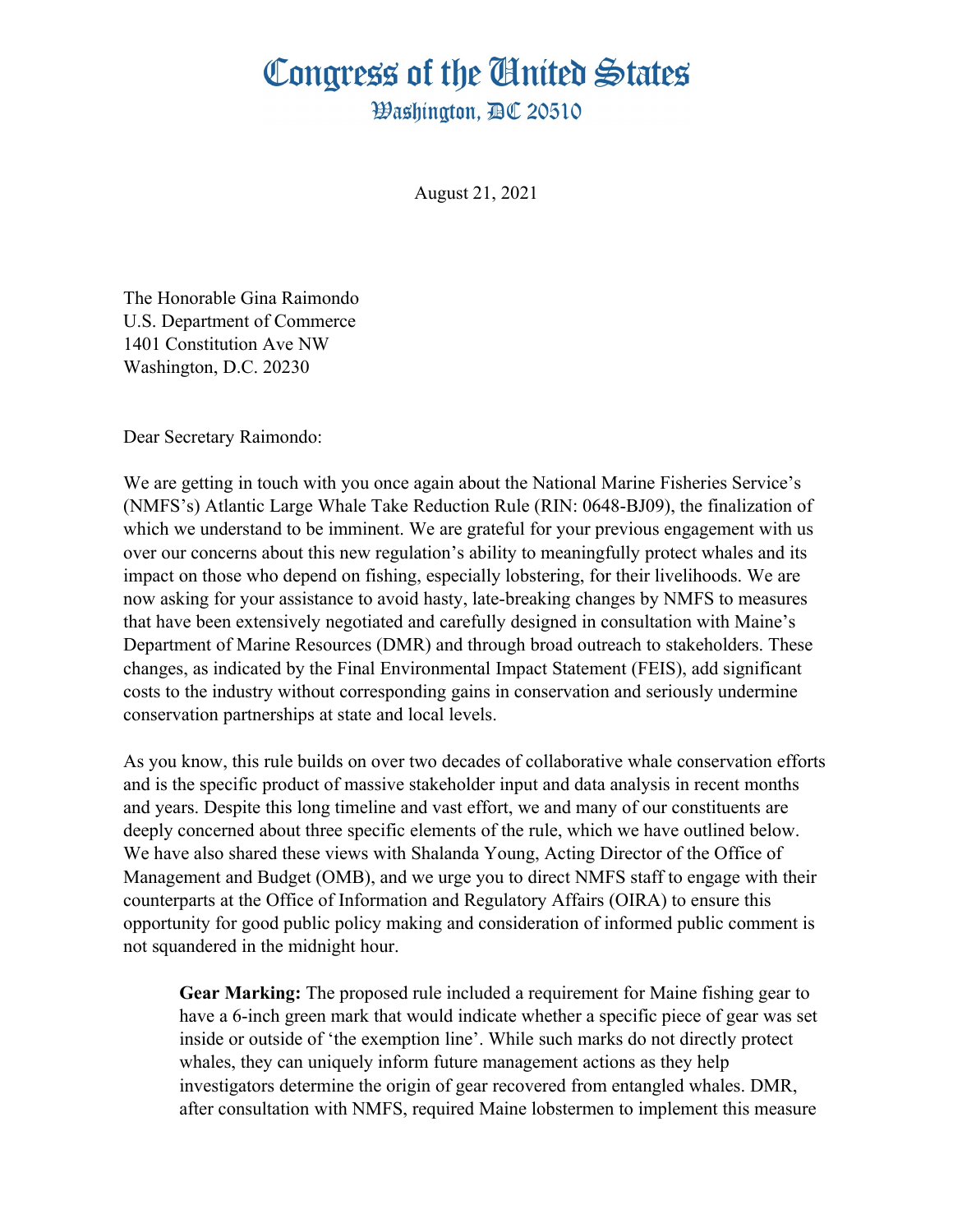last fall in anticipation of the final rule. However, the FEIS selected a preferred alternative that requires several 12-inch green markings throughout vertical lines for gear set seaward of the state-federal waters boundary (comparable to, but different from the exemption line). Because many fishermen move their gear between the two areas over the course of the year, the removability of the green mark is important and valuable. A requirement of four green marks, each 12-inches in length, undermines the original intent as it would practically require lobstermen who fish in both state and federal waters to have two sets of gear—one for each side of the federal boundary line —a great expense, and an economic burden that was *not* analyzed in the FEIS. We strongly urge you to include the gear marking requirements for Maine as drafted in the proposed rule.

**Closed Areas**: The proposed seasonal restricted area off the coast of Maine remains deeply troubling due to its lack of strong scientific basis. Indeed, recent improvements to NMFS's model of entanglement risk show a declining value of the restricted area to whale conservation over time. In the draft rule, NOAA included alternatives where such a closure could be triggered in the future, if certain determinations about its value to whale conservation were to be made. An absolute closed area would be very costly, if not prohibitive, to the business models of numerous fishermen and, in many respects, would seemingly not provide much additional risk reduction. We strongly believe that fishermen should not lose access to fishing grounds unless whales are present. We urge you to revisit the trigger option, or alternatively, to include only areas identified as hotspots in the LMA 1 Seasonal Restricted Area.

**Conservation Equivalencies:** There is great diversity in the Maine fishing fleet and, in order for each harvester to safely and efficiently meet (or exceed) new whale protection standards, they should be allowed to utilize slight variations in gear configuration that provide equal or greater conservation value. For example, a lobsterman should be able to use one trawl of 20 traps with vertical buoy-lines on each end or (with conservation equivalency) two trawls of 10 traps each with just one buoyline on each of those two trawls. The latter being safer for someone on a smaller vessel. A rigid one-size-fits-all approach will force dangerous and expensive actions upon fishermen with no benefit to whales. We were encouraged to see much of Maine's conservation equivalency proposal included in the FEIS, and we support full adoption of Maine's proposals in the final rule. Conservation equivalences must be included in the final rule and include a structure for revisions and additions that allow for agility in responding to fishermen's safety concerns and changes in right whale distribution. Full formal rulemaking procedures will be an unproductive burden upon fishermen as well as federal and state regulators.

We appreciated your ongoing attending to this issue, and we urge you to ensure that these new federal regulations on fisheries critical to the Maine economy and definitive to its heritage are